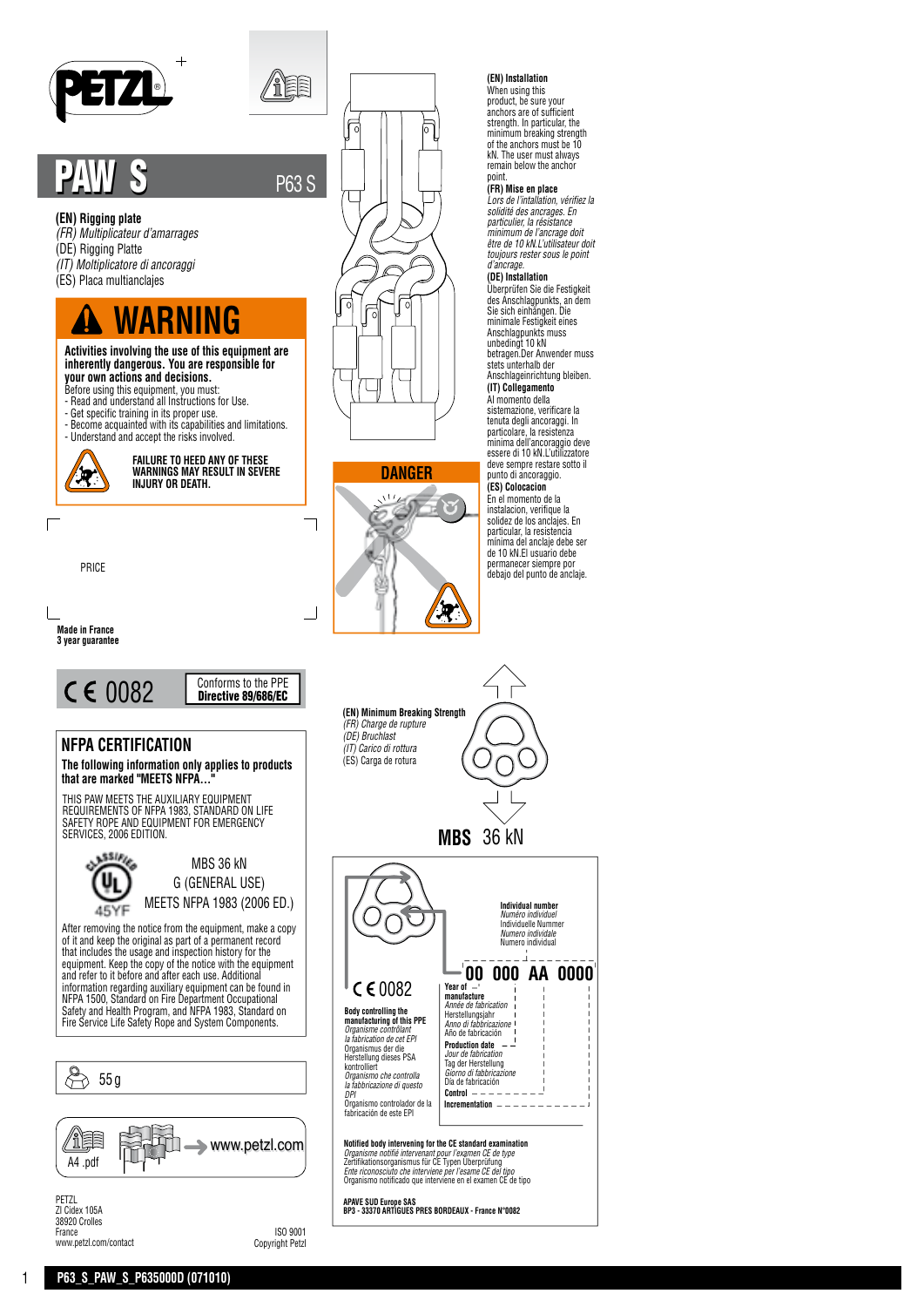

P635000D (071010) verso

| $[EN]$ Daluit it $\frac{1}{2}$ (FR) iv the serie $\frac{1}{2}$ (DE) settem unit iteration<br>(IT) N° di serie : /(ES) N° de serie :                                                              |    |                                                      |                                                                  |  |
|--------------------------------------------------------------------------------------------------------------------------------------------------------------------------------------------------|----|------------------------------------------------------|------------------------------------------------------------------|--|
| (EN) Year of manufacture : /(FR) Année de fabrication :<br>(DE) Herstellungsjahr : /(IT) Anno di fabbricazione :<br>(ES) Año de fabricación :                                                    |    |                                                      |                                                                  |  |
| (EN) Purchase date :<br>(FR) Date d'achat :<br>(DE) Kaufdatum:<br>(IT) Data di acquisto :                                                                                                        |    |                                                      |                                                                  |  |
| (ES) Fecha de compra :                                                                                                                                                                           |    |                                                      |                                                                  |  |
| (DE) Datum der ersten Verwendung :<br>(IT) Data del primo utilizzo :<br>(ES) Fecha de la primera utilización :                                                                                   |    |                                                      | (EN) Date of first use : /(FR) Date de la première utilisation : |  |
| (EN) User:/(FR) Utilisateur:/(DE) Benutzer:<br>(IT) Utilizzatore : /(ES) Usuario :                                                                                                               |    |                                                      |                                                                  |  |
| (EN) Comments/Defects noted :<br>(FR) Commentaires/Défauts remarqués :<br>(DE) Anmerkungen/Gefundene Defekte<br>(IT) Commenti/Difetti riscontrati<br>(ES) Comentarios / Defectos detectados      |    |                                                      |                                                                  |  |
| (EN) DATE<br>(FR) DATE<br>(DE) DATUM<br>(IT) DATA<br>(ES) FECHA                                                                                                                                  | OK | (EN) INSPECTOR<br>(IT) CONTROLLORE<br>(ES) INSPECTOR | (FR) INSPECTEUR HABILITE<br>(DE) KONTROLLBEAUFTRAGTER            |  |
|                                                                                                                                                                                                  |    |                                                      |                                                                  |  |
| (EN) Periodic examination next due date :<br>(FR) Date du prochain examen périodique prévu :<br>(DE) Fälligkeitsdatum der nächsten Uberprüfung :                                                 |    |                                                      |                                                                  |  |
| (IT) Data della prossima verifica periodica prevista :<br>(ES) Fecha del próximo examen periódico previsto                                                                                       |    |                                                      |                                                                  |  |
| (EN) See detailed form on the web:<br>(FR) Voir fiche détaillée sur notre site :<br>(DE) Siehe auch das detaillierte Formular unter :<br>(IT) Consultare la scheda dettagliata sul nostro sito : |    |                                                      |                                                                  |  |
| www.petzl.com/ppe<br>www.petzl.fr/epi                                                                                                                                                            |    |                                                      |                                                                  |  |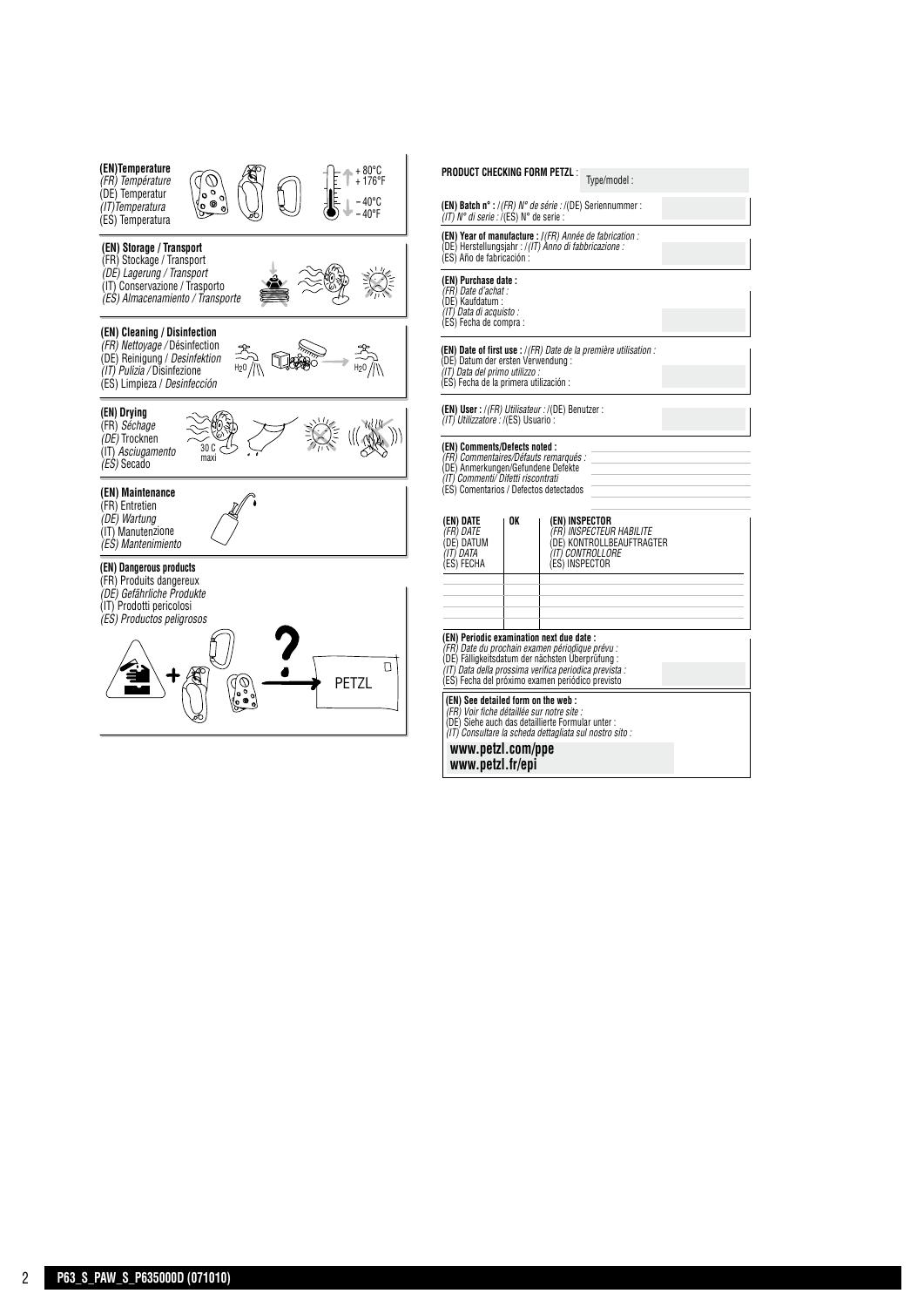# **(EN) ENGLISH**

**Important notice: specific training is essential before use** Read this notice carefully and keep all instructions and information on the proper use and field of application of the product(s). Only the techniques shown in the diagrams that are not crossed out are authorized. All other uses are excluded: danger of death. A few examples of misuse and forbidden uses are also represented (shown in the crossed out diagrams or with the "skull and crossbones" symbol). Many other types of misuse exist and it is impossible to enumerate or even imagine all of them. In case of doubt or difficulty in understanding, contact PETZL.

Activities at height are dangerous and may lead to severe injury or even death.<br>Gaining an adequate apprenticeship in appropriate techniques and methods of<br>protection is your own responsibility.<br>You personally assume all r

which may occur during or following incorrect use of our products in any manner whatsoever. If you are not able, or not in a position to assume this responsibility or to take this risk, do not use this equipment.

#### **Use**

This product must only be used by competent and responsible persons, or those<br>placed under the direct and visual control of a competent and responsible person.<br>Personal protective equipment (PPE) is to be used only on or w

absorbing systems (for example dynamic ropes, energy absorbers, etc). Verify that this product is compatible with the other components of your system. See the instructions specific to the products.

To prolong the life of this product, care is necessary, when transporting as well as<br>when using it. Avoid impacts, or rubbing against abrasive surfaces or sharp edges.<br>It is up to the user to foresee situations requiring r encountered while using this product.

#### **Product lifetime**

The **potential** lifetime of Petzl products is as follows: up to 10 years from the date<br>of manufacture for plastic and textile products, indefinite for metallic products.<br>The **actual** lifetime of a product ends when it meet listed below (see "When to retire your equipment"), or when in its system use it is judged obsolete. The actual lifetime is influenced by a variety of factors such as the intensity, frequency, and environment of use, the competence of the user, how well

the product is stored and maintained, etc.<br>ATTENTION: in extreme cases, the lifetime of the product can be reduced to one<br>single use through exposure to for example any of the following: chemicals, extreme temperatures, sharp edges, major fall or load, etc.

# **Inspect equipment periodically for damage and/or deterioration.**

In addition to the inspection before and during use, a periodic in-depth inspection must be carried out by a competent inspector at least once every 12 months.<br>The frequency of the in-depth inspection must be governed by the type and the<br>intensity of use. To keep better track of your equipment, it is pref each piece of equipment to a unique user so that he will know its history. The results of inspections should be documented in an «inspection record». This document must allow recording of the following details: type of equipment, model, name and contact information of the manufacturer or distributor, means of<br>identification: serial or individual number, year of manufacture, date of purchase,<br>date of first use, name of user, all other pertinent info maintenance and frequency of use, the history of periodic inspections: date /<br>comments and noted problems / name and signature of the competent person who<br>performed the inspection / anticipated date of next inspection. See com/ppe.

### **When to retire your equipment**

Immediately retire any equipment if: - it fails to pass inspection (inspection before and during use and the periodic

- 
- in-depth inspection), it has been subjected to a major fall or load,
- you do not know its full usage history it is at least 10 years old and made of plastics or textiles,
- 

- you have any doubt as to its integrity. Destroy retired equipment to prevent further use.

#### **Product obsolescence**

There are many reasons why a product may be judged obsolete and thus retired before the end of its actual lifetime. Examples include: changes in applicable standards, regulations, or legislation; development of new techniques, incompatibility with other equipment, etc.

#### **Guarantee** This product is guaranteed for 3 years against any faults in materials or

manufacture. Exclusions from the guarantee: normal wear and tear, oxidation, modifications or alterations, incorrect storage, poor maintenance, damage due to accidents, to negligence, or to improper or incorrect usage.

### **Responsibility**

PETZL is not responsible for the consequences, direct, indirect or accidental, or any other type of damage befalling or resulting from the use of its products.

## **(FR) FRANÇAIS**

# **Attention: formation adaptée indispensable avant utilisation** Lire attentivement et conserver les notices qui présentent les modes de fonctionnement et le champ d'application des produits.

Seules les techniques présentées non barrées sont autorisées. Toute autre utilisation est à exclure : danger de mort. Quelques exemples de mauvais usages et d'interdictions sont également représentés (schémas barrés d'une croix ou pictogramme: «tête de mort»). Une multitude d'autres mauvaises applications<br>existe et il nous est impossible de les énumérer, ni même de les imaginer. En cas<br>de doute ou de problème de compréhension, renseignez-vous auprès Les activités en hauteur sont dangereuses et peuvent entraïner des blessures<br>graves, voire mortelles. L'apprentissage des techniques adéquates et des mesures<br>de sécurité s'effectue sous votre seule responsabilité.

Vous assumez personnellement tous les risques et responsabilités pour tout dommage, blessure ou mort pouvant survenir suite à une mauvaise utilisation de<br>nos produits de quelque façon que ce soit. Si vous n'êtes pas en mesure d'assumer<br>cette responsabilité ou de prendre ce risque, n'utilisez pas

#### **Utilisation**

Ce produit ne doit être utilisé que par des personnes compétentes et avisées, ou<br>placées sous le contrôle visuel direct d'une personne compétente et avisée.<br>Les équipements de protection individuelle (EPI) sont à utiliser avec, des systèmes qui absorbent de l'énergie (par exemple cordes dynamiques, absorbeurs d'énergie, etc.). Vérifier la compatibilité de ce produit avec les autres éléments de votre matériel (voir notice spécifique).

Afin d'augmenter la longévité de ce produit, il est nécessaire d'être soigneux<br>lors de son transport et de son utilisation. Évitez les chocs, le frottement sur des<br>matériaux abrasifs ou sur des parties tranchantes.

L'utilisateur doit envisager les possibilités de secours en cas de difficultés rencontrées en utilisant ce produit.

**Durée de vie<br>La durée de vie <b>potentielle** des produits Petzl peut être de 10 ans à partir de la<br>date de fabrication pour les produits plastiques et les textiles, indéfinie pour les<br>produits métalliques.

La durée de vie **réelle** d'un produit est terminée lorsqu'il rencontre une cause de mise au rebut (voir liste paragraphe «Mise au rebut») ou lorsqu'il devient obsolète dans le système.

Facteurs qui influencent la durée de vie réelle d'un produit: intensité, fréquence, environnement d'utilisation, compétence de l'utilisateur, entretien, stockage, etc. ATTENTION un évènement exceptionnel peut limiter la durée de vie à une seule utilisation, par exemple si le produit est exposé à des produits chimiques dangereux, des températures extrêmes ou s'il est en contact avec une arête coupante ou s'il subit des efforts importants, une chute importante, etc.

#### **Vérifiez périodiquement si l'équipement n'a pas subi de dommage et n'est pas détérioré.**

En plus des vérifications avant et pendant l'utilisation, réalisez une vérification approfondie (examen périodique) par un contrôleur compétent. Cette vérification doit être réalisée au moins tous les 12 mois. Cette fréquence doit être adaptée en<br>fonction du type et de l'intensité d'utilisation. Pour un meilleur suivi du matériel, il<br>est préférable d'attribuer ce produit à un utilisa son historique. Les résultats des vérifications doivent être consignés sur une fiche<br>de suivi. Cette fiche de suivi doit permettre d'enregistrer les détails suivants : type<br>d'équipement, modèle, nom et coordonnées du fabri d'identification (n° de série ou n° individuel), année de fabrication, date d'achat, date de la première utilisation, nom de l'utilisateur, toute information pertinente comme par exemple l'entretien et la fréquence d'utilisation, l'historique des examens périodiques (date, commentaires et défauts remarqués, nom et signature du contrôleur compétent, date du prochain examen périodique prévu). Vous pouvez utiliser l'exemple de fiche détaillée et les outils informatiques mis à disposition sur www.petzl.fr/epi.

#### **Mise au rebut**

Cessez immédiatement d'utiliser ce produit si: - le résultat des vérifications (avant, pendant, approfondie) n'est pas satisfaisant,

- il a subi des efforts importants ou une chute importante, vous ne connaissez pas l'historique complet de son utilisation, il a 10 ans d'âge et est composé de matières plastiques ou textiles,
- 
- vous avez le moindre doute sur sa fiabilité. Détruisez les produits rebutés pour éviter une future utilisation.

### **Obsolescence du produit**

Il y a de nombreuses raisons pour lesquelles un produit peut-être jugé obsolète et par conséquent retiré de la circulation, par exemple : évolution des normes applicables, évolution des textes réglementaires, évolution des techniques, incompatibilité avec les autres équipements, etc.

#### **Garantie**

Ce produit est garanti pendant 3 ans contre tout défaut de matière ou de fabrication. Sont exclus de la garantie : l'usure normale, l'oxydation, les modifications ou retouches, le mauvais stockage, le mauvais entretien, les dommages dus aux accidents, aux négligences, aux utilisations pour lesquelles ce produit n'est pas destiné.

#### **Responsabilité**

PETZL n'est pas responsable des conséquences directes, indirectes, accidentelles ou de tout autre type de dommages survenus ou résultant de l'utilisation de ses produits.

# **(DE) DEUTSCH**

#### **Achtung: Vor dem Gebrauch ist eine angemessene Ausbildung unerlässlich**

Lesen Sie diese Gebrauchsanweisung sorgfältig durch und bewahren Sie alle<br>Produktanleitungen und Informationen auf. Zugelassen sind nur die dargestellten<br>Techniken, die nicht mit einem Kreuz durchgestrichen sind. Jede ande Anwendung muss ausgeschlossen werden: Lebensgefahr. Es werden auch einige<br>Beispiele fehlerhafter und verbotener Anwendungen dargestellt (Darstellungen,<br>die mit einem Kreuz durchgestrichen oder mit dem Piktogramm "Totenkopf versehen sind.) Es existieren viele andere fehlerhafte Anwendungen und es ist uns unmöglich, sie alle aufzuzeigen oder sie uns nur vorzustellen. Im Zweifelsfall oder bei Verständnisschwierigkeiten informieren Sie sich bei PETZL.

Aktivitäten in großer Höhe sind gefährlich und können schwere und sogar tödliche<br>Verletzungen nach sich ziehen. Das Erlernen der angemessenen Techniken und der<br>Sicherheitsmaßnahmen unterliegt ausschließlich Ihrer eigenen V Verletzungen oder Todesfälle, die sich aus einer auf welche Art auch immer<br>fehlerhaften Anwendung unserer Produkte ergeben können. Wenn Sie nicht in der<br>Lage sind, diese Verantwortung zu übernehmen oder dieses Risiko einzu benutzen Sie diese Produkte nicht.

#### **Gebrauch**

Dieses Produkt darf nur von kompetenten und umsichtigen Personen verwendet werden oder die Verwendung muss unter die ständige Aufsicht einer kompetenten<br>und umsichtigen Person unterstellt werden Persönliche Schutzausrüstungen<br>dürfen nur an oder in Verbindung mit Systemen verwendet werden, die Ene

absorbieren<br>(z. B. dynamische Seile, Falldämpfer, usw). Überprüfen Sie die Kompatibilität<br>dieses Produkts mit den anderen Elementen Ihrer Ausrüstung (siehe spezifische

Gebrauchsanleitung).<br>Um die Lebensdauer dieses Produkts zu erhöhen, ist es nötig, bei seinem Transport<br>und seiner Verwendung Sorgfalt walten zu lassen. Vermeiden Sie Stöße, Reibung<br>auf rauen Materialien oder auf scharfen T

#### **Produktlebensdauer**

Die **potentielle** Lebensdauer von Petzl-Produkten lautet wie folgt: Bis zu 10 Jahren ab dem Herstellungsdatum für Kunststoff- und Textilprodukte und unbegrenzt für<br>Metallprodukte. Die **tatsächliche L**ebensdauer eines Produkt endet, wenn es eines<br>der nachfolgend aufgelisteten Kriterien zum Aussondern erfüll von Ausrüstung") oder wenn es für die Verwendung in einem System als technisch<br>überholt gilt. Die tatsächliche Lebensdauer wird durch eine Reihe an Faktoren<br>beeinflusst, beispielsweise Gebrauchsintensität, -häufigkeit und

Benutzerkompetenz, Lagerungsbedingungen, Wartung usw.<br>ACHTUNG: In extremen Fällen kann sich die Lebensdauer des Produkts auf einen<br>einzigen Einsatz reduzieren, beispielsweise im Falle von Kontakt mit Chemikalien, extremen Temperaturen, scharfen Kanten, einem schweren Sturz usw.

#### **Regelmäßige Überprüfung auf Schäden und/oder Abnutzung.**

Neben der Überprüfung vor jedem Einsatz und während des Gebrauchs sollten die Produkte mindestens ein Mal pro Jahr von einer kompetenten Fachkraft überprüft werden. Die Häufigkeit dieser Uberprüfung hängt von der Intensität<br>und von der Umgebung ab, in der das Produkt verwendet wird. Vorzugsweise<br>sollte jeder Benutzer stets mit denselben Ausrüstungsgegenständen arbeit dass sie oder er die genaue Geschichte der Ausrüstung kennt und die Ausrüstung<br>besser überprüft werden kann. Die Ergebnisse dieser Uberprüfung werden in den<br>Prüfbericht eingetragen. In diesem Dokument sollten die folgenden aufgezeichnet werden: Genauer Typ des Ausrüstungsgegenstands, Modell, Name und Kontaktinformation des Herstellers oder Vertriebs, Möglichkeiten<br>der Identifizierung. Dies umfasst die Seriennummer, das Herstellungsjahr, das<br>Kaufdatum, das Datum der Inbetriebnahme, den Namen des Benutzers und a wichtige Informationen wie Wartung und Gebrauchshäufigkeit und Aufzeichnungen<br>zur regelmäßigen Überprüfung. Hierzu gehören Datum, Anmerkungen und<br>bestehende Probleme, Name und Unterschrift der prüfenden Person sowie das nächste Prüfdatum. Beispiele zu detaillierten Prüfberichten und andere Informationen finden Sie unter www.petzl.com/ppe (in englischer Sprache).

#### **Aussondern von Ausrüstung**

In den folgenden Fällen sollten Sie Ausrüstung sofort aussondern:<br>- Ein Produkt fällt bei der Überprüfung durch (Überprüfung vor jedem Einsatz,<br>während des Gebrauchs und regelmäßige Hauptüberprüfung).<br>- Die Ausrüstung wurd

ausgesetzt.

- Die Gebrauchsgeschichte der Ausrüstung ist nicht bekannt bzw. unvollständig. - Die Ausrüstung ist mindestens 10 Jahre alt und aus Kunststoff oder Textilien gefertigt.

- Sie haben irgendwelche Zweifel an der Zuverlässigkeit. Zerstören und entsorgen Sie alte Ausrüstungsgegenstände sofort, um weiteren Gebrauch zu verhindern.

#### **Veralterung von Produkten**

Es gibt viele Gründe, aus denen ein Produkt als veraltet betrachtet werden kann und daher vor dem Ende seiner tatsächlichen Lebensdauer entsorgt werden sollte. Beispiele: Änderungen an Normen, Richtlinien oder Gesetzen, Entwicklung neuer Techniken, Inkompatibilität mit anderen Ausrüstungsgegenständen usw.

#### **Garantie**

Für dieses Produkt wird gegen alle Material- und Fabrikationsfehler eine Garantie von drei Jahren gewährt. Ausgeschlossen von der Garantie sind normale<br>Abnutzung, Oxidierung, Veränderungen, unsachgemäße Lagerung und Wartung<br>sowie Schäden, die auf Unfälle, Nachlässigkeiten oder Verwendungszwecke zurückzuführen sind, für die das Produkt nicht bestimmt ist.

#### **Verantwortung**

PETZL übernimmt keine Haftung für direkte, indirekte oder zufällige Folgen oder alle anderen Arten von Schäden, die während der Verwendung seiner Produkte aufgetreten sind oder die aus deren Verwendung resultieren.